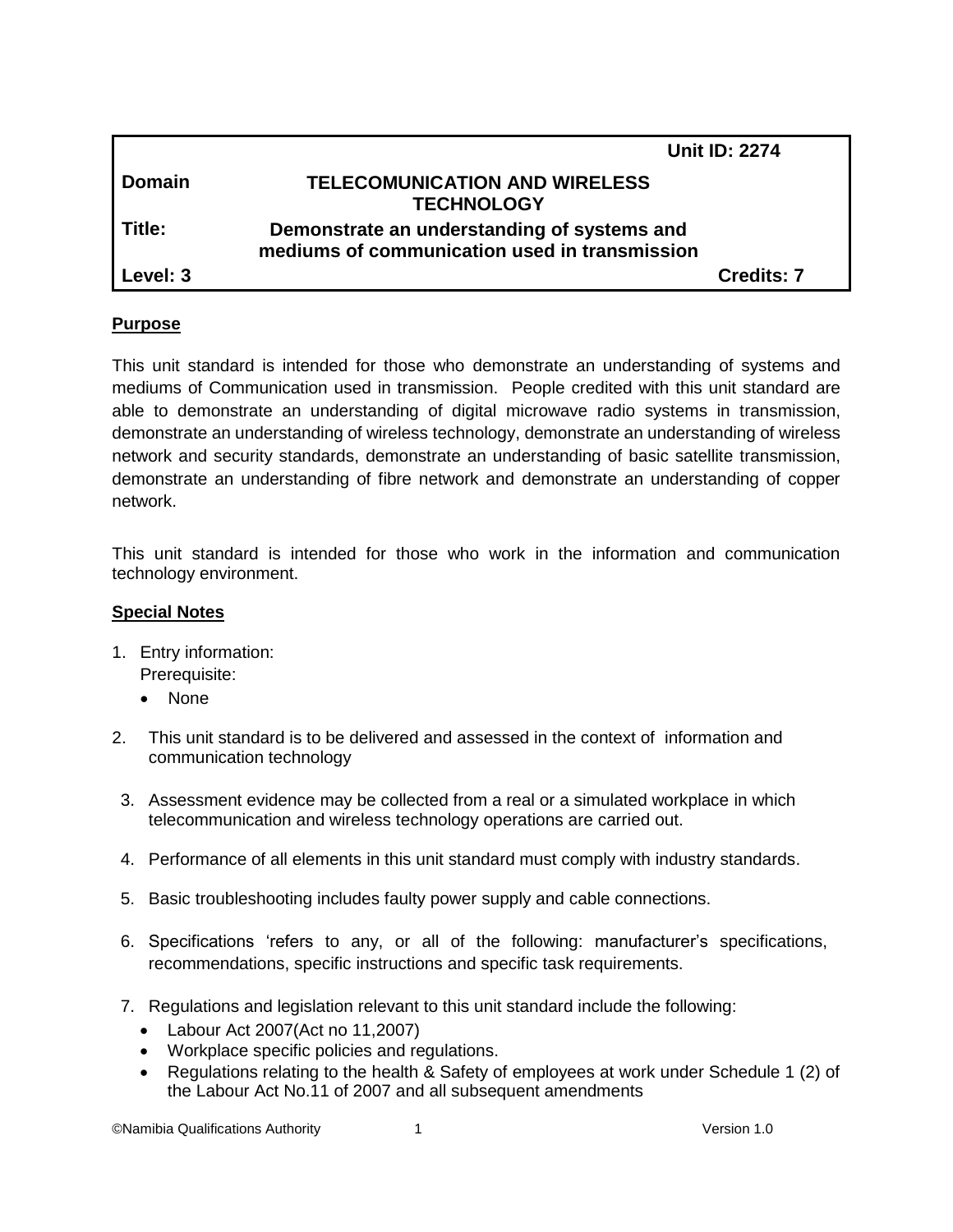## **Quality Assurance Requirements**

This unit standard and others within this sub-field may be awarded by institutions which meet the accreditation requirements set by the Namibia Qualifications Authority and the Namibia Training Authority and which comply with the national assessment and moderation requirements. Details of specific accreditation requirements and the national assessment arrangements are available from the Namibia Qualifications Authority o[n www.namqa.org a](http://www.namqa.org/)nd the Namibia Training Authority on [www.nta.com.na](http://www.nta.com.na/)

# **Elements and Performance Criteria**

## **Element 1: Demonstrate an understanding of digital microwave radio systems in transmission**

## **Range**

The scope of this element includes but is not limited to radio theory, point to point and point to multipoint.

### **Performance Criteria**

- 1.1 Basic radio concepts and principles are explained.
- 1.2 Free space concepts and principles are explained.
- 1.3 Basic radio transmitter and receiver hardware functions are explained.
- 1.4 Feeder and antennae design are interpreted.
- 1.5 Radio link reliability is explained.
- 1.6 Radio interference is explained.

## **Element 2: Demonstrate an understanding of wireless technologies**

#### **Range**

Wireless technologies may include but are not limited to Bluetooth and infrared.

#### **Performance Criteria**

- 2.1 Basic wireless communication technologies are explained and described.
- 2.2 Types of wireless technologies are outlined with respect to their frequencies.

#### **Element 3: Demonstrate an understanding of wireless network and security standards**